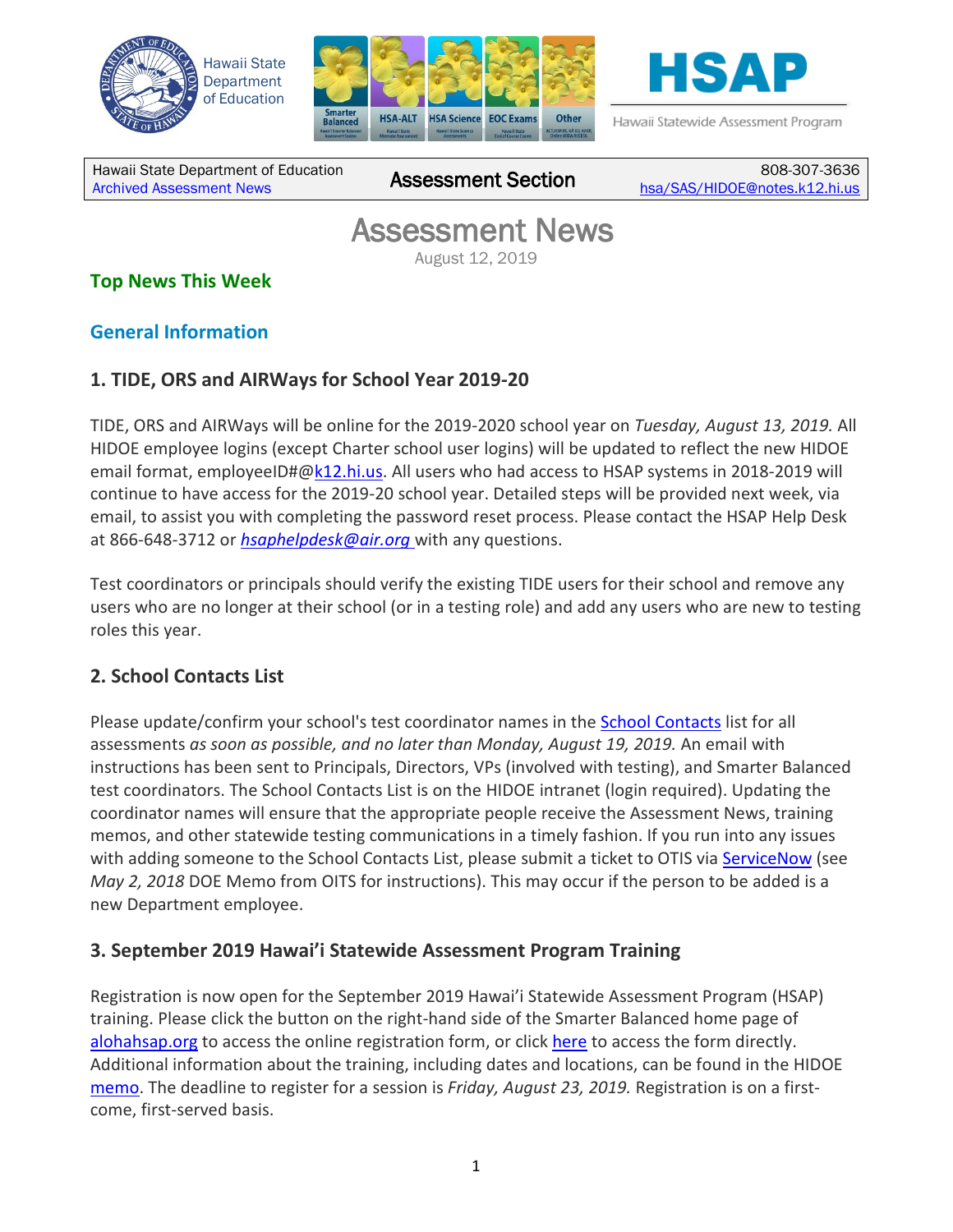# **Assessment News**<br>August 12, 2019

### **4. Fall 2019 Accessibility and Accommodations Training for Special Education Educators**

Registration is now open for the September 2019 Accessibility and Accommodations Training for Special Education (SPED) educators. Please click the button on the right-hand side of the Smarter Balanced home page of *[alohahsap.org](https://alohahsap.org/)* to access the online registration form, or click [here](https://events.r20.constantcontact.com/register/eventReg?oeidk=a07egdw3zcl50520650) to access the form directly. Additional information about the training, including dates and locations, can be found in the HIDOE [memo.](https://smarterbalanced.alohahsap.org/core/fileparse.php/3410/urlt/Memo_AA-Training-Fall-2019-FINAL.pdf) The deadline to register for a session is *Friday, September 6, 2019.* Registration is on a first-come, first-served basis.

## **5. Opt Out Guidance**

The Hawai'i Department of Education does not have an official "opt-out" policy for students or parents who wish to opt out of taking the required statewide assessments. Test coordinators who receive a parent request to opt their child out of taking the required statewide assessments should direct the parents to the principal, who will communicate with the parent(s). Principals should review the *[Opt Out Guidance](https://intranet.hawaiipublicschools.org/offices/osip/aa/_layouts/15/osssearchresults.aspx?u=https%3A%2F%2Fintranet%2Ehawaiipublicschools%2Eorg%2Foffices%2Fosip%2Faa&k=Opt%20out%20guidance)* located at the Assessment Section'[s Hawai'i DOE Intranet](https://intranet.hawaiipublicschools.org/) site before communicating with the parent(s).

#### **Smarter Balanced**

### **6. Accessibility Supports for Testing - Accommodations & Designated Supports**

All IDEA, 504, and ELL student records must include the accommodations and designated supports that a student needs for summative testing. IEP teams will continue to determine IDEA and 504 student eligibility and enter the accommodations into the IEP record. Care coordinators for IDEA, 504, and ELL students will need to use the eCSSS record to log designated supports that their students require for summative testing. For eCSSS directions on how to enter designated supports into the student record, refer to the Accessibility and Accommodations (A&A) Resource folder at [alohahsap.org.](http://alohahsap.org/) For a list of the available supports, their descriptions, and recommendations for use, review the [Usability, Accessibility, and Accommodations Guidelines](https://smarterbalanced.alohahsap.org/core/fileparse.php/3410/urlt/2019_Usability-Accessibility-and-Accommodations-Guidelines.pdf) found in the A&A Resource folder.

#### **7. 2019-2020 Smarter Balanced Interim Assessments**

There will be new Smarter Balanced Interim Assessments for the 2019-2020 school year including Interim Comprehensive Assessments (ICAs) for Grades 9 and 10 as well as Focused Interim Assessment Blocks (FIABs). The addition of the new assessments means that the interim assessments will not be available until mid-September, 2019. Contact Paul Dumas at [paul.dumas@k12.hi.us](mailto:paul.dumas@k12.hi.us) if you have any questions.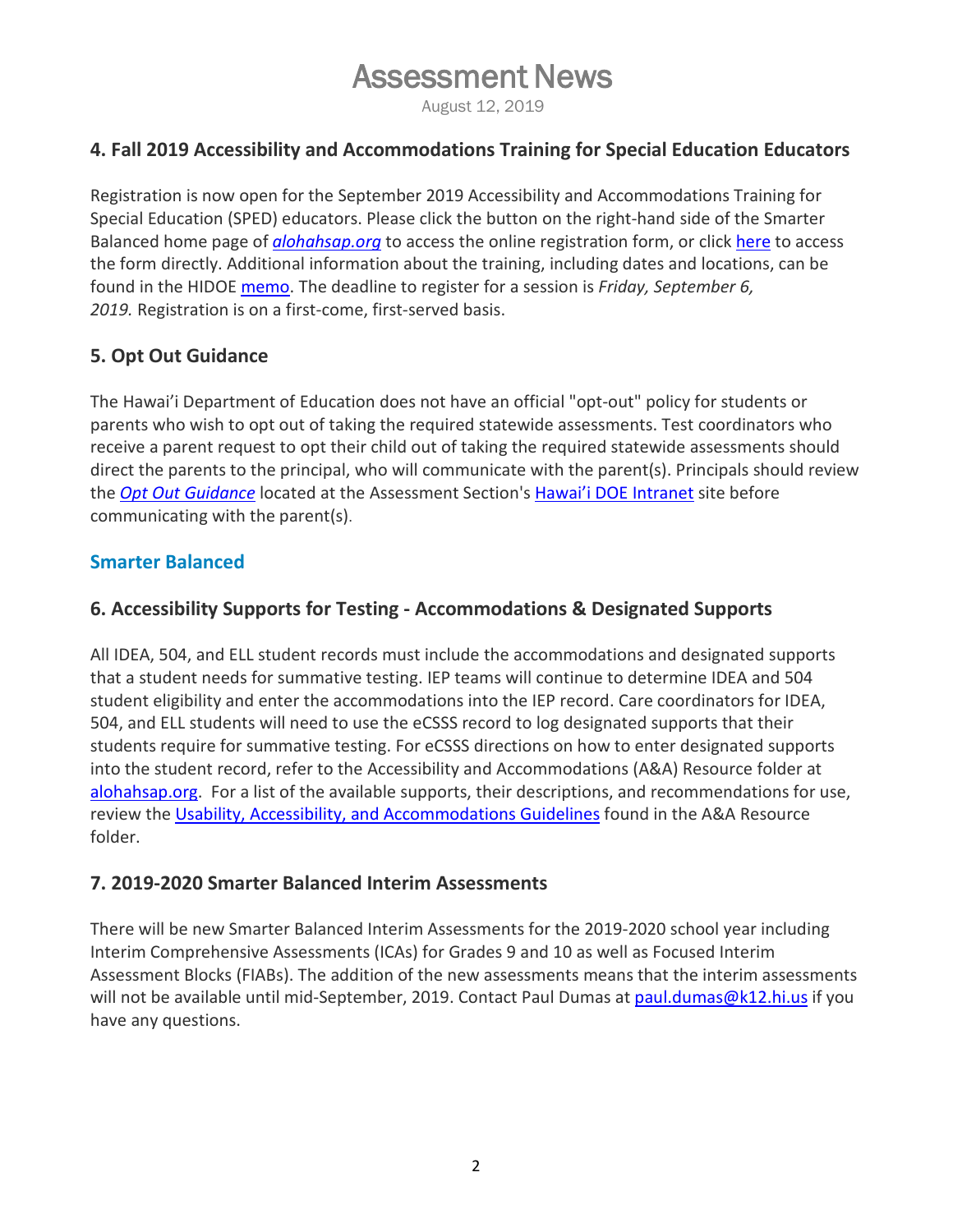# **Assessment News**<br>August 12, 2019

#### **HSA-Alt**

#### **8. 2018-2019 School Assurance and Justification Forms Available**

All 2018-2019 School Assurance and Justification forms that were submitted to the State by schools with HSA-Alt participation rates of two percent or more are now available to the public upon request. Contact the Assessment Section to request access. This initiative is being undertaken as part of the *State's 1% Threshold Plan* to reduce alternate test participation to one percent or less as required by legislation.

#### **HSA Science**

## **9. HSA Science (Bridge) Family Reports Interpretive Guide, 2018-2019**

This [Interpretive Guide](https://hsa.alohahsap.org/core/fileparse.php/3388/urlt/HI-Spring-2019-HSA-Science-Interpretive-Guide-080119.pdf) is intended to help parents and educators understand how to read and find information contained in the family report. The cover letter is a document schools can print and send to parents along with the family report.

#### **10. Sample Science (Bridge) Family Report, 2018-2019**

This [sample score report](https://hsa.alohahsap.org/core/fileparse.php/3388/urlt/HI-Spring-2019-HSA-Science-Sample-Score-Report-080119.pdf) shows the student's best performance on the HSA Science (Bridge) Assessment that may have been taken two times. It also shows whether a student has reached proficiency in the different areas of science, and suggests how the family can help him or her improve in these areas.

#### **Technology Coordinators**

## **11. Operating System Support Plan for Smarter Balanced Test Delivery System, 2019- 2020**

This document describes the [plan](https://hsa.alohahsap.org/core/fileparse.php/3388/urlt/Operating-System-Support-Plan_2019-2020.pdf) for supporting and helping schools to manage operating systems, including timelines, during the upcoming Smarter Balanced test administration and following years.

#### **12. Smarter Balanced Configurations and Troubleshooting Guides 2019-2020**

Configurations, Troubleshooting, and Advanced Secure Browser Installation guides for various Operating Systems used for Smarter Balanced testing are located in the [Technology](https://smarterbalanced.alohahsap.org/resources/technology/) folder in the Resources section on [alohahsap.org](http://alohahsap.org/)*.* These guides include instructions for configurations, troubleshooting, and advanced Secure Browser installation for supported operating systems.